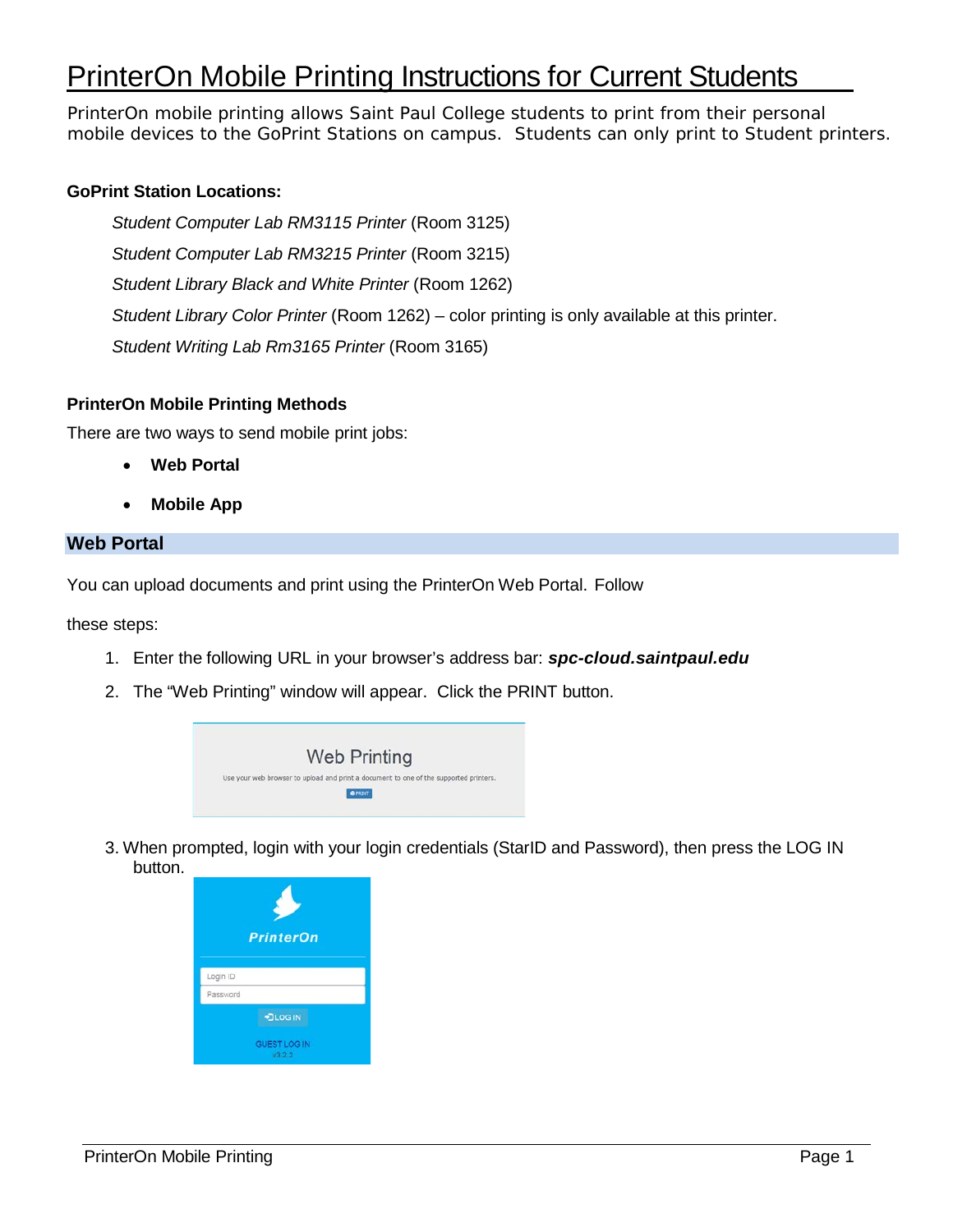4. You will be given a list of the campus mobile printing devices available. Click on the blue hyperlink of the **Student** printer you want to send your print job to.

| Display 10 v records per page            |                             | Search:                                     |
|------------------------------------------|-----------------------------|---------------------------------------------|
| <b>Printer Name</b>                      | <b>Department Name</b><br>n | Ħ<br><b>Details</b>                         |
| Staff LowerLvl Copier RML230             | spestaff                    | $\mathbf{Q}$                                |
| Student Computer Lab RM3215 Printer      | atudent                     | $\overline{a}$                              |
| Staff CLC Building Copier RM900a         | spestaff                    | $\overline{a}$                              |
| Student Computer Lab RM3115 Printer      | student                     | $\overline{a}$                              |
| Staff Admin Office Cooler RM1413         | spestaff                    | $\alpha$                                    |
| Staff Financial Aid Office Copier RM1340 | spestaff                    | a                                           |
| Staff 2nd Floor Copier RM2415            | spestaff                    | $\alpha$                                    |
| Staff 3rd Floor Copier RM3435            | spestaff                    | $\overline{a}$                              |
| Staff Tuition Office Copier RM1240       | spestaff                    | $\alpha$                                    |
| Staff Enrollment Services Copier RM1300  | spestaff                    | a                                           |
|                                          |                             | Pikking,<br>$\overline{\mathbf{z}}$<br>Next |

5. At the "Select your document and options" page, click the BROWSE button and select your document. Enter additional details as needed, such as the number of copies or specific pages to print. Once you have your options selected, click the CONTINUE button.

| Select your document and options |               |                 |
|----------------------------------|---------------|-----------------|
| <b>Selected Printer:</b>         | IT BW Printer |                 |
| Document @                       | Browse        |                 |
| Web Page @<br>no                 |               |                 |
| Copies @                         |               |                 |
| Page Range                       | ٠             |                 |
| <b>K</b> Another Printer         |               | <b>CONTINUE</b> |

6. At the "Page Settings" page, you will have further options you may select, including Duplex (double-sided) printing. Review and select your options and press the CONTINUE button.

| Selected Printer:        | IT BW Primer             | ⊨               |
|--------------------------|--------------------------|-----------------|
| 1263 I                   | $\overline{\phantom{a}}$ | =               |
| Paper <sup>2</sup>       | Letter (8 1/2 x 11 in)   | د 2 ت           |
| <b>Duplex</b>            | Default V                | Preview         |
| Orientation @            | As Saved V               | 1985-1982       |
| <b>K</b> Another Printer |                          | <b>CONTINUE</b> |

7. A status window will appear while your document is being loaded into the PrinterOn queue.

|                   | Processing Job                                                                   |  |
|-------------------|----------------------------------------------------------------------------------|--|
|                   | <b>Time Elapsed</b><br>00:00                                                     |  |
|                   | $\frac{\omega_{\rm{p}}}{\omega_{\rm{p}}}\frac{\omega_{\rm{p}}}{\omega_{\rm{p}}}$ |  |
|                   |                                                                                  |  |
|                   | Your request is currently being processed.                                       |  |
|                   |                                                                                  |  |
| Selected Printer: | IT EW Printer                                                                    |  |
| Document          | Error - The system cannot<br>establish a connection.pdf                          |  |
| Job ID            | 255700151                                                                        |  |
|                   |                                                                                  |  |
|                   |                                                                                  |  |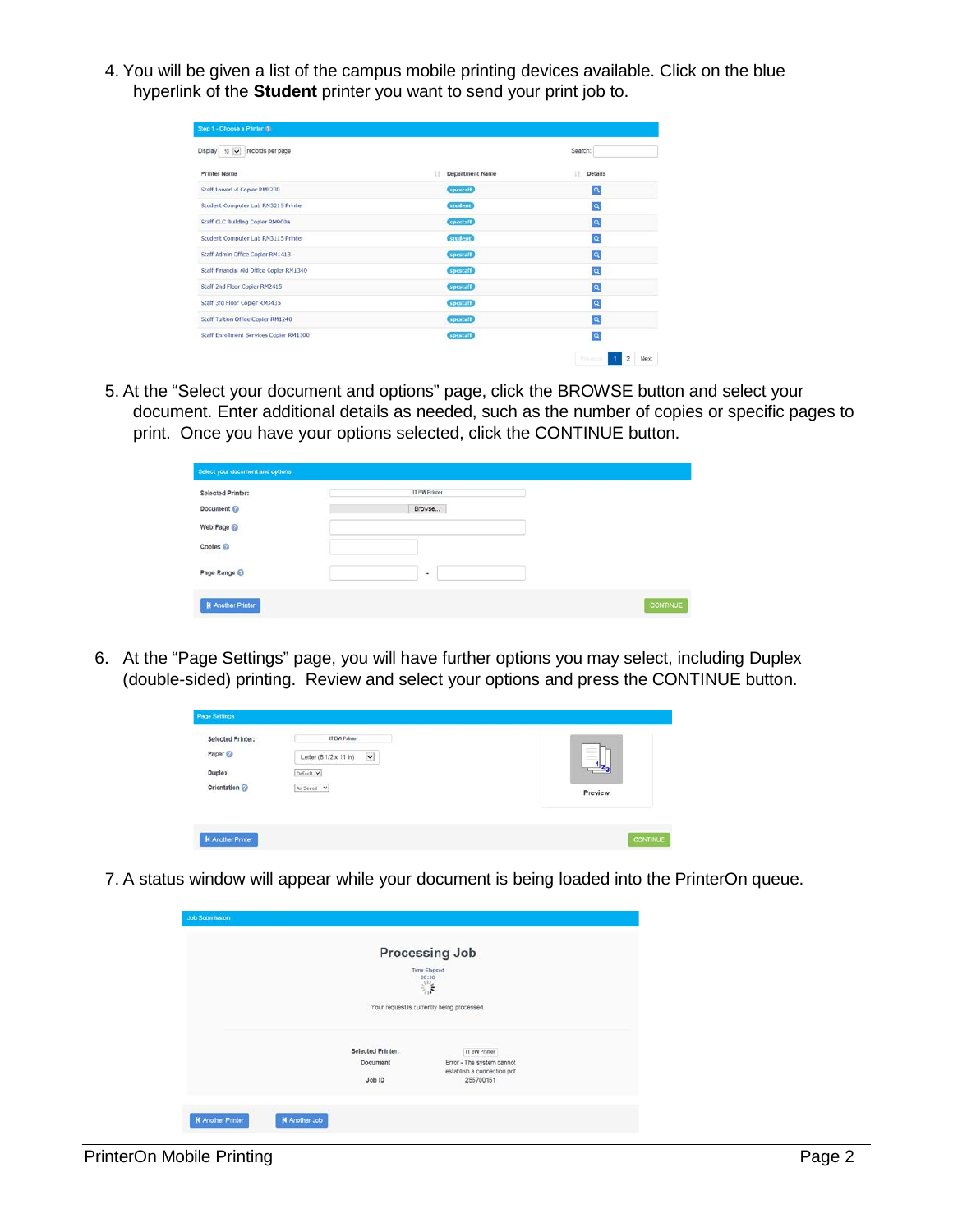8. Once you see the "Complete" window, you may pick up your print job from the device where you sent it.

| Job Submission           |                      |                    |                                                                      |
|--------------------------|----------------------|--------------------|----------------------------------------------------------------------|
|                          |                      |                    | $\odot$                                                              |
|                          |                      |                    | Complete                                                             |
|                          |                      |                    | <b>Time Elapsed</b><br>00:09                                         |
|                          |                      | Selected Printer:  | IT BW Printer                                                        |
|                          |                      | Document<br>Job ID | Error - The system cannot<br>establish a connection.pdf<br>255699410 |
| <b>K</b> Another Printer | <b>K</b> Another Job |                    |                                                                      |

#### **Mobile App for PrinterOn**

PrinterOn offers **FREE** mobile apps that can be downloaded from app stores for your smartphone or tablet.



PrinterOn mobile apps are available for

- iOS (iPhones, iPad, iPod Touch),
- Android (various smartphones and tablets)
- BlackBerry (smartphones and Playbook),
- Nook.

Visit the PrinterOn Mobile App website to get more information and to download the app that matches your device: <http://www.printeron.com/apps.html>

Once installed, you will need to open the app to configure the server setting, configure your user account and add printer.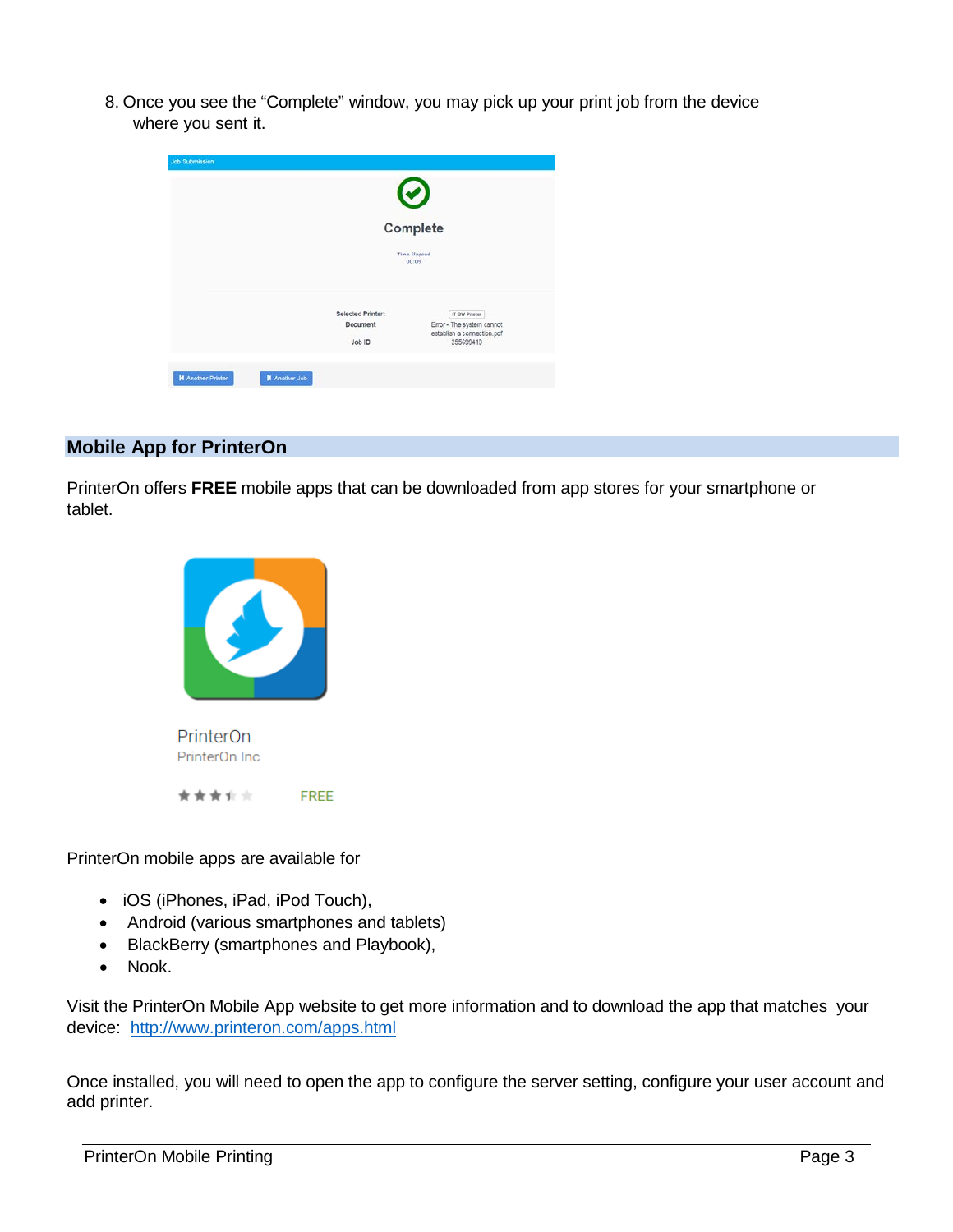If you have authorization to use private PrinterOn printers, you must supply your account and server information so that the PrinterOn app can locate and connect to the service.

To add and configure server information:

- 1. On the Home page, tap **Settings**. The Settings page appears.
- 2. Tap Services, and then tap  $+$  to view the Service Setup page.

| Server                  |    |
|-------------------------|----|
| spc-cloud.saintpaul.edu |    |
| Path                    |    |
| /cps                    |    |
| SSL                     | No |
| Description             |    |
| Optional                |    |
| <b>Default Service</b>  |    |

- 3. Configure the following settings:
	- **Server**: *spc-cloud.saintpaul.edu*
	- **Path**: /cps.
	- **SSL**: OFF
	- **Description**: PrinterOn (Optional)
	- **Default service**: ON
- 4. To determine whether the plugin can successfully communicate with the server, tap **Test Service**.
- 5. Tap  $\checkmark$ .

# **Configuring your user accounts**

To add and configure user account information:

- 1. On the Home page, tap **Settings**. The Settings page appears.
- 2. Tap User Accounts, and then tap  $+$  to view the User Setup page.

|                                                 |  | 23 字⊿ 94% ■ 3:37 PM |
|-------------------------------------------------|--|---------------------|
| <b>User Setup</b>                               |  |                     |
| Account                                         |  |                     |
| aw8623kt                                        |  |                     |
| Password                                        |  |                     |
|                                                 |  |                     |
| Description                                     |  |                     |
| Optional                                        |  |                     |
| Set as default user for the following services: |  |                     |
| PrinterOn Hosted                                |  | No                  |
| spc-cloud.saintpaul.edu                         |  | Yes                 |
|                                                 |  |                     |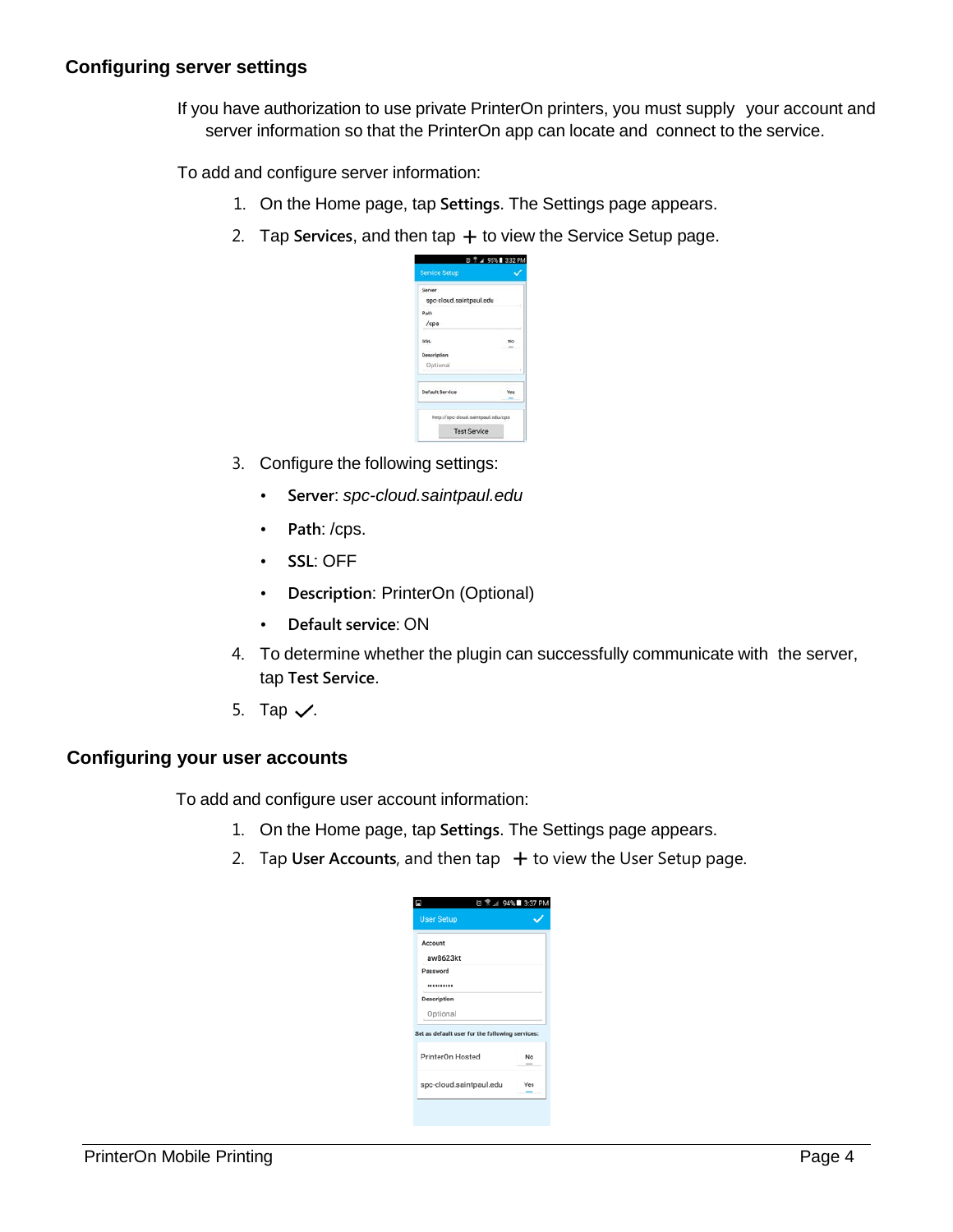- 3. On the Service Setup page, configure the following settings:
	- **Account**: StarID
	- **Password**: StarID Password
	- **Description**: Optional
- 4. Select *spc-cloud.saintpaul.edu* as the default user.
- 5. Tap $\checkmark$ .

#### **Search for Printer**

#### **Authorized/Enterprise Search:**

- 1. Launch the app
- 2. Press **Tap here to change printers** from the Home page
- *3. Tap Authorized/Enterprise*
- 4. A list of all printers specifically authorized to you based on the User Account enabled will be displayed
- 5. Select this printer as your destination by tapping the printer name a. View printer details by tapping the "i" info icon beside the printer name

#### **QR Search:**

- 1. Launch the app
- 2. Tap the QR code on the main page
- 3. Line up your device to a QR code of a PrinterOn printer
- 4. Printer Details will be displayed
	- a. You can choose to save this printer to the app and by tapping the star
- 5. Select this printer as your destination by tapping the checkmark



| a H                      | ○ 字 ⊿ 46% ■ 10:23 AM                            |
|--------------------------|-------------------------------------------------|
| Printer. Tr              | <b>EL</b> C                                     |
|                          | <b>Saint Paul College</b><br>IT BW Printer      |
|                          |                                                 |
| Google                   | <b>Marchall Roa</b>                             |
|                          | 235 Marshall Ave<br>Saint Paul, MN 55102<br>US. |
|                          |                                                 |
|                          |                                                 |
| B HP LaserJet            |                                                 |
| lnk<br>Black & White     | Authentication<br>Disabled                      |
| Duplex<br>ćil<br>Not Set | Paper Size<br>Letter                            |

# **Submission**

# **Printing a document**

- 1. Launch the app
- 2. Select your printer by scanning the QR code on the printer, selecting a save printer or search for a new printer
- 3. Confirm the printer you wish to submit to is shown in the Printer box on the app's Home page